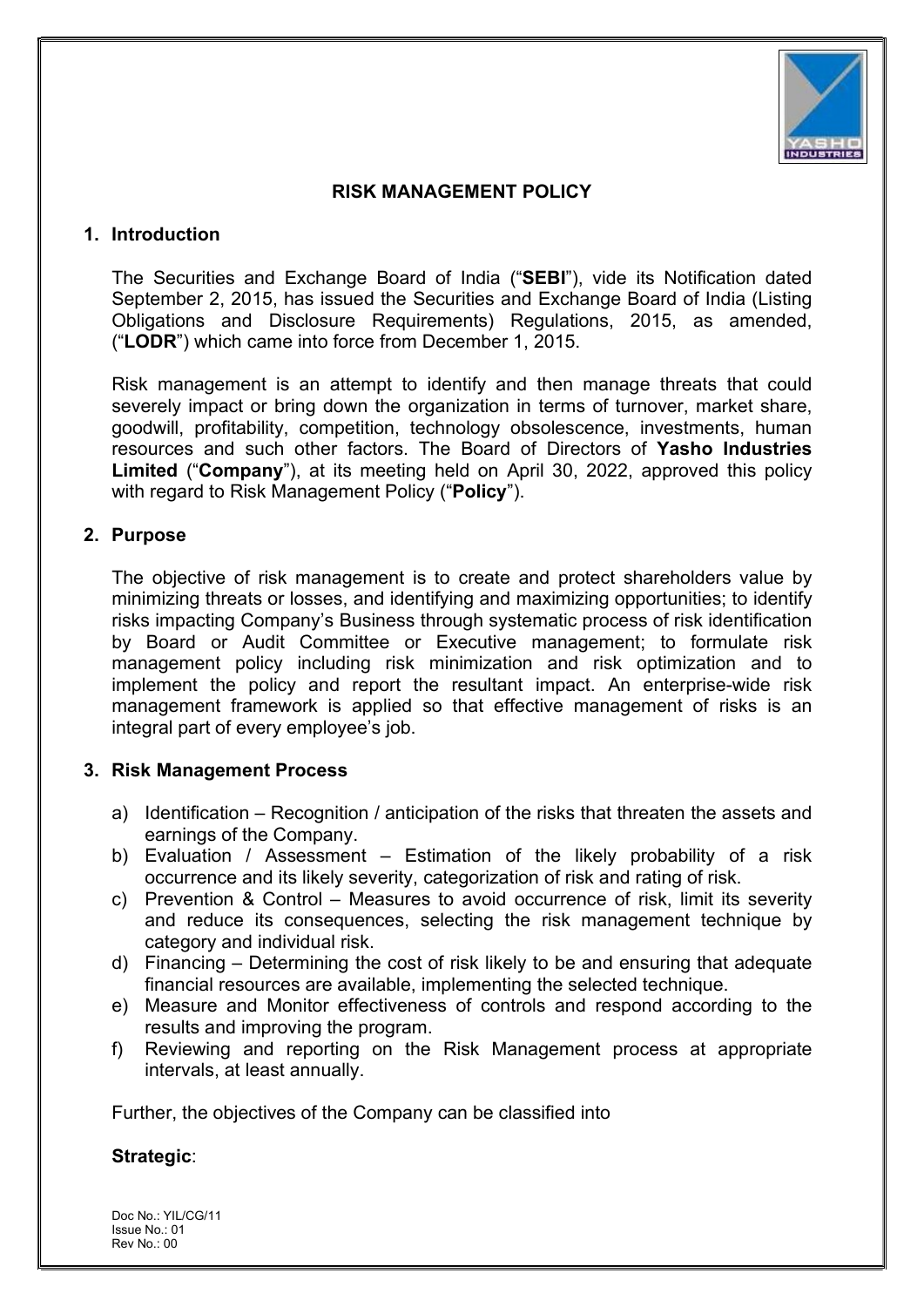

- Organizational Growth;
- Comprehensive range of project verticals;
- Sustenance and Growth of Strong professional relationships ;
- Expansion of existing markets share and penetrating new geographic markets;
- enhance industry expertise;
- Enhance capabilities through technology alliances and acquisitions.

# Operational:

- Consistent Revenue growth;
- Consistent profitability;
- Effective and timely execution of projects;
- Further Innovations;
- Attract and retain quality technical associates.

# Reporting:

Maintain high standards of Corporate Governance.

# Compliance:

 Ensure adherence to policies, procedures and laws/ rules/ regulations/ standards.

With focus on three key elements, viz.

- a) Risk Assessment;
- b) Risk Management and Monitoring;
- c) Risk Management Measures.

## a) Risk Assessment

Risks are analyzed, considering likelihood and impact, as a basis for determining how they should be managed. Risk Assessment consists of a detailed study of threats and vulnerability and resultant exposure to various risks. To meet the stated objectives, effective strategies for exploiting opportunities are to be evolved and as a part of this, key risks are identified and plans for managing the same are laid out.

## b) Risk Management and Risk Monitoring

In the management of Risk, the probability of risk assumption is estimated with available data and information and appropriate risk treatments worked out in the following areas:

- Economic Environment and Market conditions;
- Fluctuations in Foreign Exchange;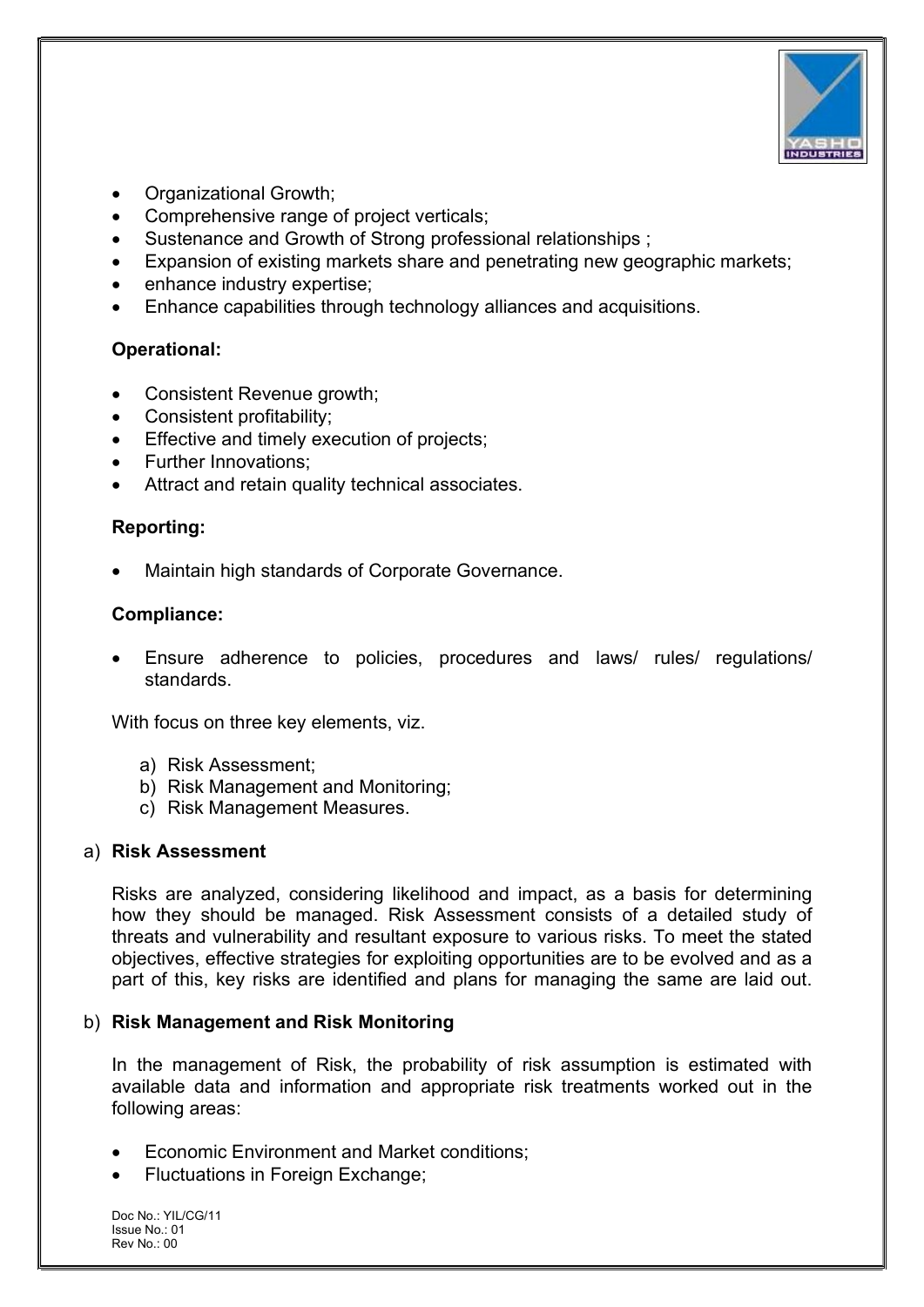

- Political Environment;
- Competition;
- Revenue Concentration;
- Inflation and Cost Structure;
- Technological Obsolescence;
- Financial Reporting;
- Legal;
- Compliance with Local Laws;
- Project Management;
- Human Resource Management.

# c) Risk Management Measures:

The Company has adopted various measures to mitigate the risk arising out of various areas described above, including but not limited to the following.

- A well-defined organization structure.
- Defined Flow of information to avoid any conflict or communication gap.
- Hierarchical support personnel to avoid work interruption in absence/ non availability of functional heads.
- Discussion and implementation on financial planning with detailed Annual Business Plans.
- Detailed discussion and analysis of periodic budgets.
- Cash management services to avoid any loss of interest on collections.
- Measures to protect loss in Foreign Exchange transactions due to undue fluctuations in rates etc.
- Systems for assessment of creditworthiness of existing and potential contractors/sub- contractors/ dealers/vendors/ end-users.
- Provision for bad and doubtful debts Recovery management and follow up.
- Documented recruitment policy.
- Well defined appraisal system on a periodical basis.
- Employees training and development programmes.
- Redressal of employee grievances by negotiations and conciliation.
- Employees' welfare activities including ESI, EPF, Gratuity.
- Vigil Mechanism Policy (Whistle Blower Policy).
- Fixed assets Insurance with periodical review of adequacy, rates and risks covered under professional advice.
- Usage of Licensed software, IT related maintenance repairs and upgradation of the systems on a continuous basis, Protection for data integrity by access control & restriction.
- Vetting, review and finalization of legal and contractual documents by internal as well as external legal experts, consultants etc. on case to case basis.
- Internal control systems to detect, resolve, avoid any frauds.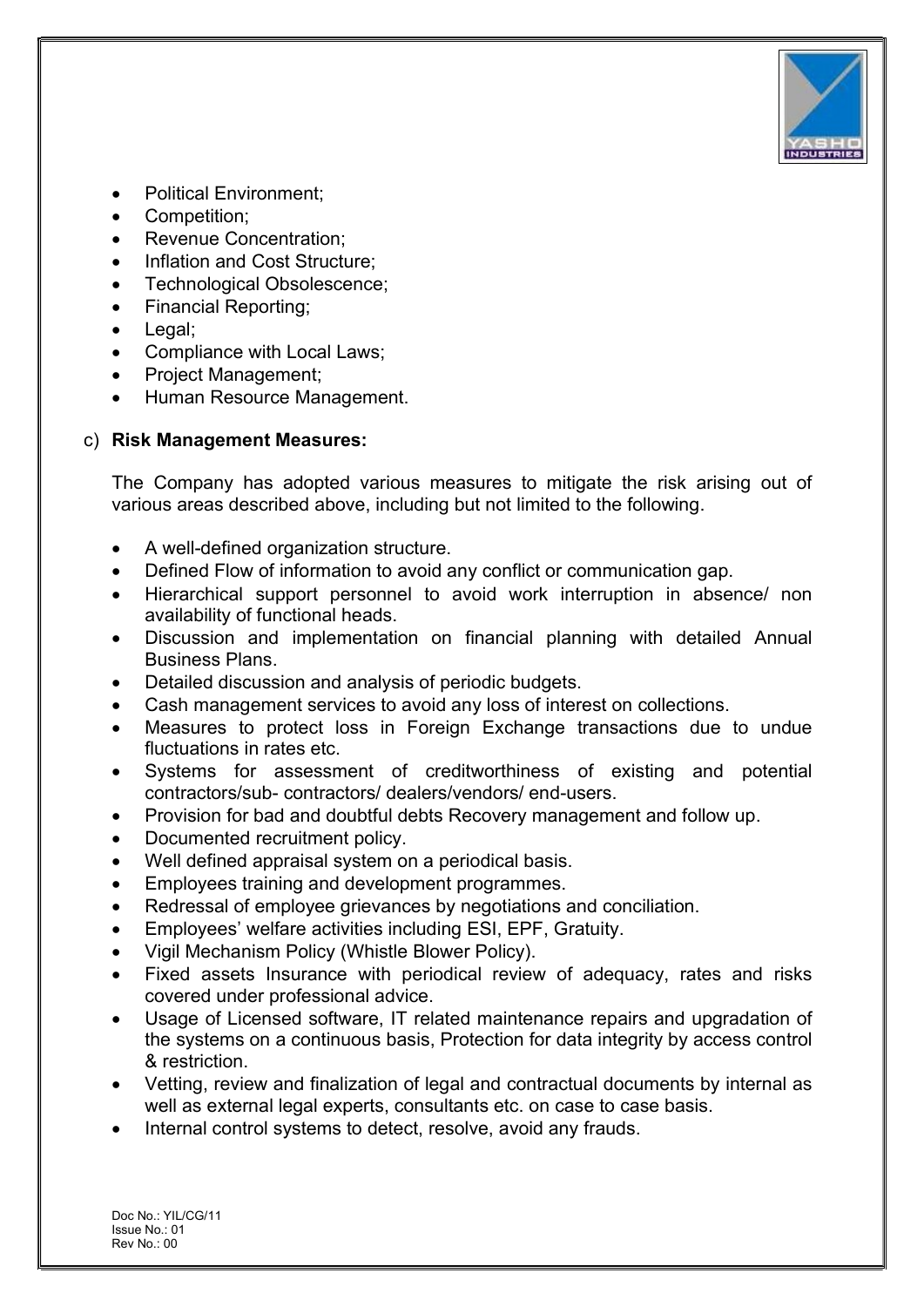

4. Framework for identification of internal and external risks specifically faced by the listed entity, in particular including financial, operational, sectoral, sustainability (particularly, ESG related risks), information, cyber security risks and Measures for risk mitigation including systems and processes for internal control of identified risks:

| Sr.<br>No.     | <b>Threat/Process</b>                                        | <b>Mitigation Measures</b>                                                                                                                                                                                                                                                                                            |
|----------------|--------------------------------------------------------------|-----------------------------------------------------------------------------------------------------------------------------------------------------------------------------------------------------------------------------------------------------------------------------------------------------------------------|
| 1 <sub>1</sub> | <b>Confidentiality Risks</b>                                 | Education and clear cut policy to be circulated and<br>acknowledged by all involved.                                                                                                                                                                                                                                  |
| 2.             | <b>Exchange Rate</b>                                         | Before finalizing the price of the product the<br>exchange rate fluctuations should be observed<br>carefully Economic conditions in the country and<br>outside wherever natural hedge is not available,<br>company to take hedging                                                                                    |
| 3.             | <b>Taxation</b><br>Change<br>in<br><b>Policies</b>           | Proper tax planning can minimize this risk to an<br>extent Updating with latest amendments in<br>the<br>policies/tax<br>rates<br>to<br>avoid<br>penalties<br>Do<br>sensitive analysis                                                                                                                                 |
| 4.             | <b>Country Risks</b>                                         | Risks associated with the countries (with which we<br>are doing business) will be examined before getting<br>into any contract                                                                                                                                                                                        |
| 5.             | <b>Financial Leverage Risks</b>                              | Debt equity ratio is monitored periodically.                                                                                                                                                                                                                                                                          |
| 6.             | Risks in settlement<br>of<br>dues<br>by<br>dealers/customers | Systems are put in place for assessment of<br>creditworthiness of dealers/customers                                                                                                                                                                                                                                   |
| 7.             | Provision<br>for<br>bad<br>and<br>doubtful<br>debts          | Provision for bad and doubtful debts is made to arrive<br>at correct financial<br>position of the Company.<br>Appropriate recovery management and follow up.                                                                                                                                                          |
| 8.             | Employee<br>turn<br>out                                      | (a) Retaining the required staff by motivating them<br>through monetary and non-monetary benefits (job<br>rotation,<br>higher<br>giving<br>responsibility<br>$etc.$ )<br>(b) Training more persons on multiple skills. HR<br>department shall be responsible for risk management<br>with regard to Employee turn out. |
| 9.             | <b>Marketing Expenditure</b>                                 | To draft ROI on market expenditure, implement and<br>monitor it.                                                                                                                                                                                                                                                      |
| 10.            | Confidentiality<br>of<br>Information                         | Tender price, Sales strategy, HR practise are high<br>sensitive Confidential Information that would be<br>continuously safeguard from leakage.                                                                                                                                                                        |
| 11.            | coordination<br>of<br>Lack<br>among the Departments          | Monthly meetings are conducted and any issues<br>which remain open within the departments will be<br>addressed<br>and<br>reasons<br>for the<br>delay<br>are<br>monitored. Regular meetings and the database<br>maintenance with updates on the delivery schedules,                                                    |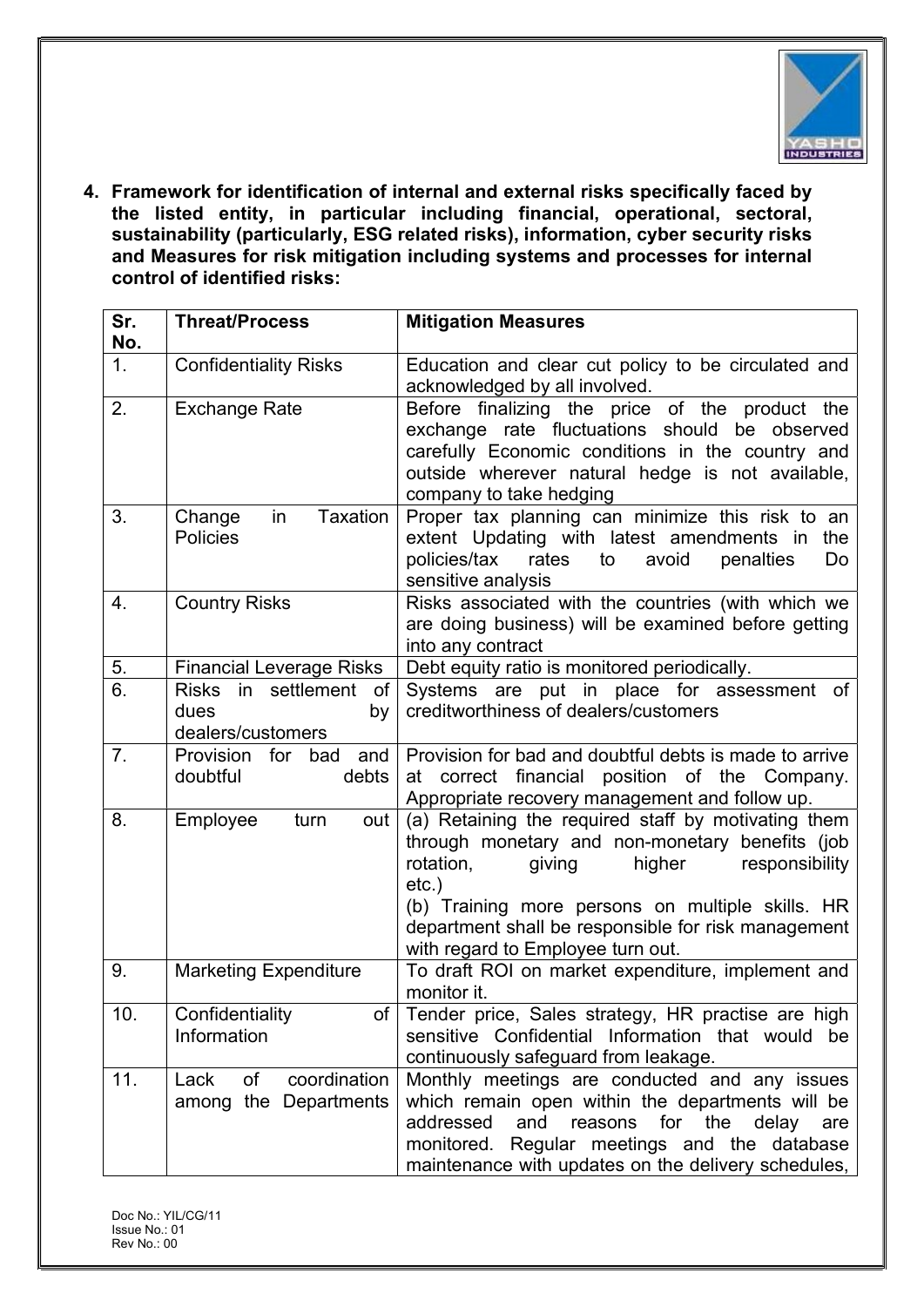

|     |                                                                                                | demos, requirements etc. Automated system to track<br>status<br>of<br>the<br>project<br>which<br>the<br>helps<br>in.<br>follow-up on the commitments.                                                                                                                     |
|-----|------------------------------------------------------------------------------------------------|---------------------------------------------------------------------------------------------------------------------------------------------------------------------------------------------------------------------------------------------------------------------------|
| 12. | Reputation<br><b>Risks</b>                                                                     | The agents should be properly chosen in different<br>countries. Complete back ground should be studied.<br><b>Before</b><br>signing<br>off<br>the<br>contracts with the agents the law of the country can<br>be examined carefully.                                       |
| 13. | Weather,<br>natural<br>disasters, accidents                                                    | Proper insurance of goods, hardware's, Machines &<br>Equipment's.                                                                                                                                                                                                         |
| 14. | Losing customers due to<br>improper<br>customer<br>feedback analysis<br>and<br>poor assessment | Ensuring customer satisfaction by feedback collection<br>and project managers randomly conducting customer<br>feedback review meetings.                                                                                                                                   |
| 15. | staff<br>Losing<br>key<br>to<br>competitors                                                    | Non-compete letter signed as part of non-disclosure<br>agreement at the time of joining and at the time of<br>exit<br>by<br>the<br>employee.<br>Initiate<br>legal<br>actions wherever required                                                                            |
| 16. | <b>Contract Risks</b>                                                                          | A study of contracts with focus on contractual<br>deductions,<br>penalties<br>liabilities,<br>interest<br>and<br>conditions is undertaken on a regular basis.                                                                                                             |
| 17. | <b>Contractual Liability</b>                                                                   | Vetting of all legal and contractual documents.                                                                                                                                                                                                                           |
| 18. | <b>Risks</b><br>Insurance                                                                      | Insurance policies are audited to avoid any later<br>disputes. Timely payment of insurance and full<br>properties<br>of<br>coverage<br>of<br>the<br>Company<br>under insurance.                                                                                           |
| 19. | Frauds                                                                                         | Internal control systems for proper control on the<br>operations of the Company and to detect any frauds.                                                                                                                                                                 |
| 20. | Business continuity plan.                                                                      | established<br>business continuity plan<br>An<br>and<br>procedures are implemented to ensure that there is<br>no disruption in operations or services for any clients<br>alternative<br>of<br>for<br>modes<br>operation<br>and<br>all<br>critical activities are in place |
| 21. | Social,<br>Environmental,<br>(Corporate)<br>and<br>Governance                                  | CSR, Audit Committee, CFO and Compliance Officer<br>shall be responsible to ensure any non-compliance                                                                                                                                                                     |
| 22. | Cyber<br>Security,<br>Data<br>Protection                                                       | protection<br>Officer and<br>Risk Management<br>Data<br>be<br>for ensuring<br>Committee shall<br>responsible<br>implementing<br>protocols<br>of<br>security<br>and<br>period review.                                                                                      |
| 23. | Social<br>Labour<br>and<br>Welfare                                                             | HR department shall be responsible to ensure any<br>non-compliance                                                                                                                                                                                                        |
| 24. | <b>Internal Control</b>                                                                        | Internal Auditors shall periodically review company's<br>operations and submit their report to the Audit<br>Committee.                                                                                                                                                    |